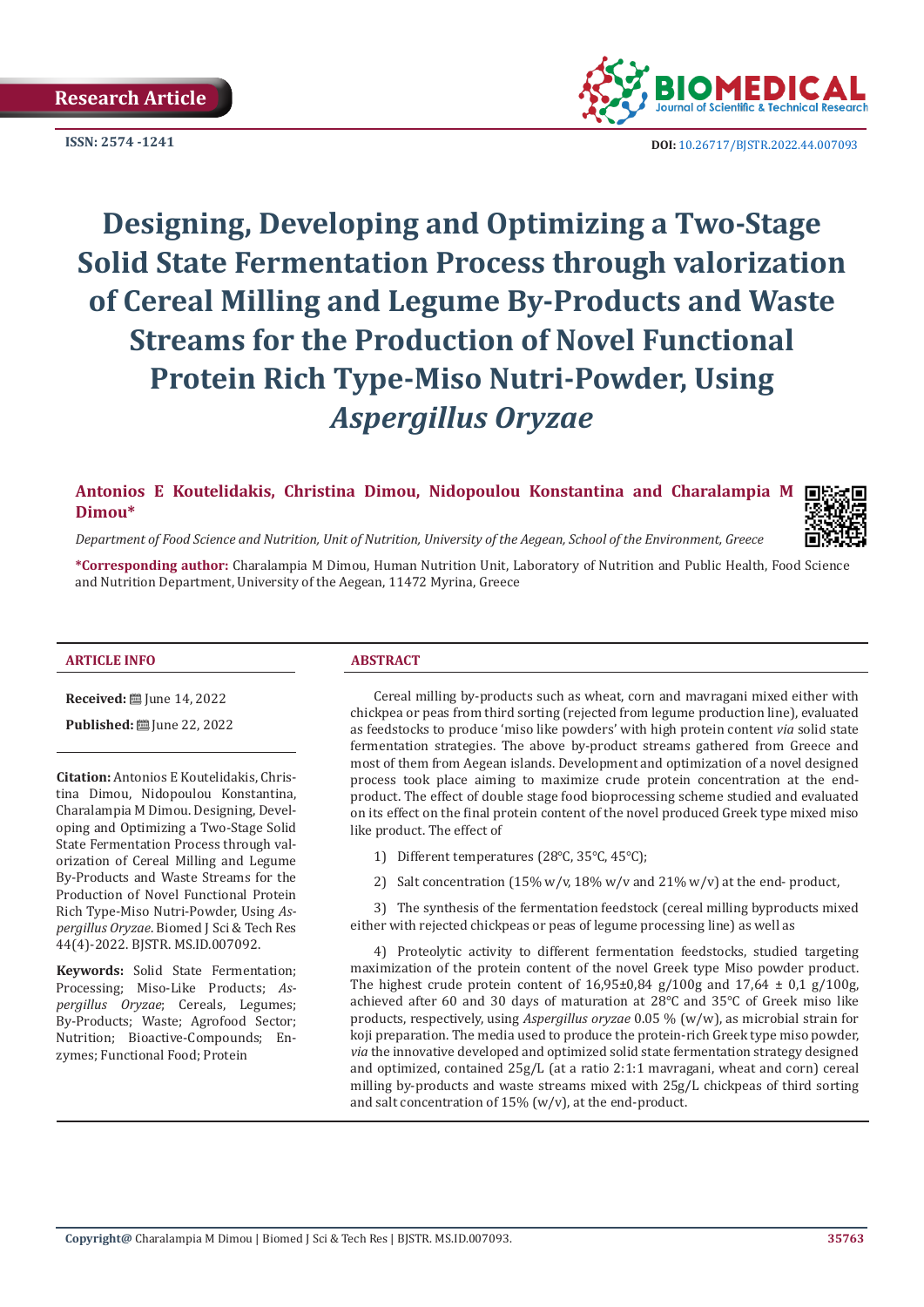# **Introduction**

Traditional koji is cooked wheat and/or soybean that has been inoculated with a fermentation culture or koji mold. The first step in formulating bioprocessed foods such as soy sauce, miso, sake, and others are to create the koji. During koji process the mold *Aspergillus oryzae*, produces amylases and proteases to hydrolyze or digest carbohydrates and proteins in wheat and soybean, but also other enzymes such as lipases and phytases in lower quantities and activities [1-5]. *Aspergillus oryzae* is a filamentous fungus, which could possibly secrete large amounts of a vast area of hydrolytic enzymes, under the proper cultivation conditions. It is widely used in the manufacture of traditional fermented soy sauce in Asia [6]. Taking into account the Paris Climate Accord as well as the United Nations Sustainable Development Goals [7], indicating the need of achieving multiple goals (such as zero waste and zero disposal, good health and well-being, good manufacturing processes at all stages, food for all, responsible human consumption of nutritional foods) in food production system towards the production of novel hygiene nutritional foods, (that are not only socially and financially but also land, air and water resources sustainable), exploitating alternative sources, apart from meat, such as negative valued agroindustrial by-product and waste streams derived from food sector [8-13], toward the production of protein-rich products, developing a novel strategy of solid fermentation (three phase complicated system (solid, air, water)), using *Aspergillus oryzae* (aiming to design a strategy leading to the formulation of novel miso like type powder using legumes and cereal by-product and waste streams as media), is of high academic and scientific interest.

To best of our knowledge, there are no existing publications studying and evaluating the potential usage of cereal milling byproduct streams, from Greek Aegean islands (local varieties: mavragani, corn and wheat) as well as rejected legumes of food processing (chickpeas and/or peas) as media for the development of an efficient solid state bioprocessing scheme that could lead to the production of a novel type of Greek type miso, functional protein rich product. It has been noted, that red meat consumption, regarding diet, should follow guidelines owning to possible negative effects in health, associated with cardiovascular disease risks. For that reason, the World Cancer Research Fund 2007 [14], recommended that meat intake should be limited from 80g/d (the previous threshold of WCRF) to 71g/d per week, while the consumption of processed meat should be completely avoided (WCRF, 2007). Several studies using case control, cross sectional studies and cohort studies have positively correlated red meat consumption servings with cardiovascular disease (including coronary heart disease, myocardial infarction, and stroke) but still there are many contradictory data, owning to the complexity of meals containing meat [15,16]. Undisputable, red meat (beef, lamp, pork and veal) in general is a nutritional food group, especially in developed countries, since it is rich in macro and micronutrients, such as protein as well as iron, zinc and cobalamin (B12). Indeed, consumption of red meat in Western countries is greatly affected by parameters such as livestock production, socioeconomic consumer status, attitude of living and others such as sex, age, religion, body mass index and total energy intake [17].

Reported data demonstrate positive correlations regarding the portions of animal protein in diet and CHD mortality in different countries, suggesting that the quantity as well as the type of protein play a significant role in disease etiology, while highlighting the possible positive effects of isoenergetic substitution of some daily meat protein intake with plant-based protein [18]. Healthy diets and sustainable food production (Agenda, 2030), recommend higher consumption of plant-based foods than the isoenergetic animal based counterparts. Päivärinta, et al. [19] carried out a 12-week randomized clinical intervention comprised 107 women and 29 men (20-69 years), studying the effects of dietary animal proteins partial replacement with plant-based counterparts on energy yielding nutrients intake, fiber and plasma lipoproteins. In that study, it was reported that flexitarian diets could possibly offer a healthier and more sustainable dietary pattern than the predominantly animalbased diets, since polyunsaturated fatty acid and fiber intake was higher in the plant-based protein groups compared to the protein animal originated groups tested. Also, total and LDL cholesterol were lower in the plant than in the animal group ( $p = 0.003$  for both). So, the designing, developing and optimization of a novel solid state fermentation process toward the production of novel Greek type miso using cereal milling by-products such as wheat, corn and mavragani mixed either with chickpea or peas from third sorting, derived from Aegean islands, (including Lemnos), despite its novelty regarding the technological innovation could possibly serve humans forming a sustainable protein rich food product that could possibly substitute some of the daily or weekly portions of meat consumption. Traditional koji fermentation process could be considered as a kind of solid-state fermentation system (SSF), [2- 4], if properly designed, developed, employed and optimized. SSF is characterized as a bioprocess carried out on a solid medium with low moisture content (aw). Solid state fermentation, in fact mimics the natural habitat of microorganisms such as filamentous fungi. If SSF compared to other strategies such as liquid bioprocessing regimes, demand less sterilization energy (because of lower water activity) and is less susceptible to bacterial contamination.

Furthermore, it enables higher enzymatic productivity for many enzymes and offers several environmental advantages, since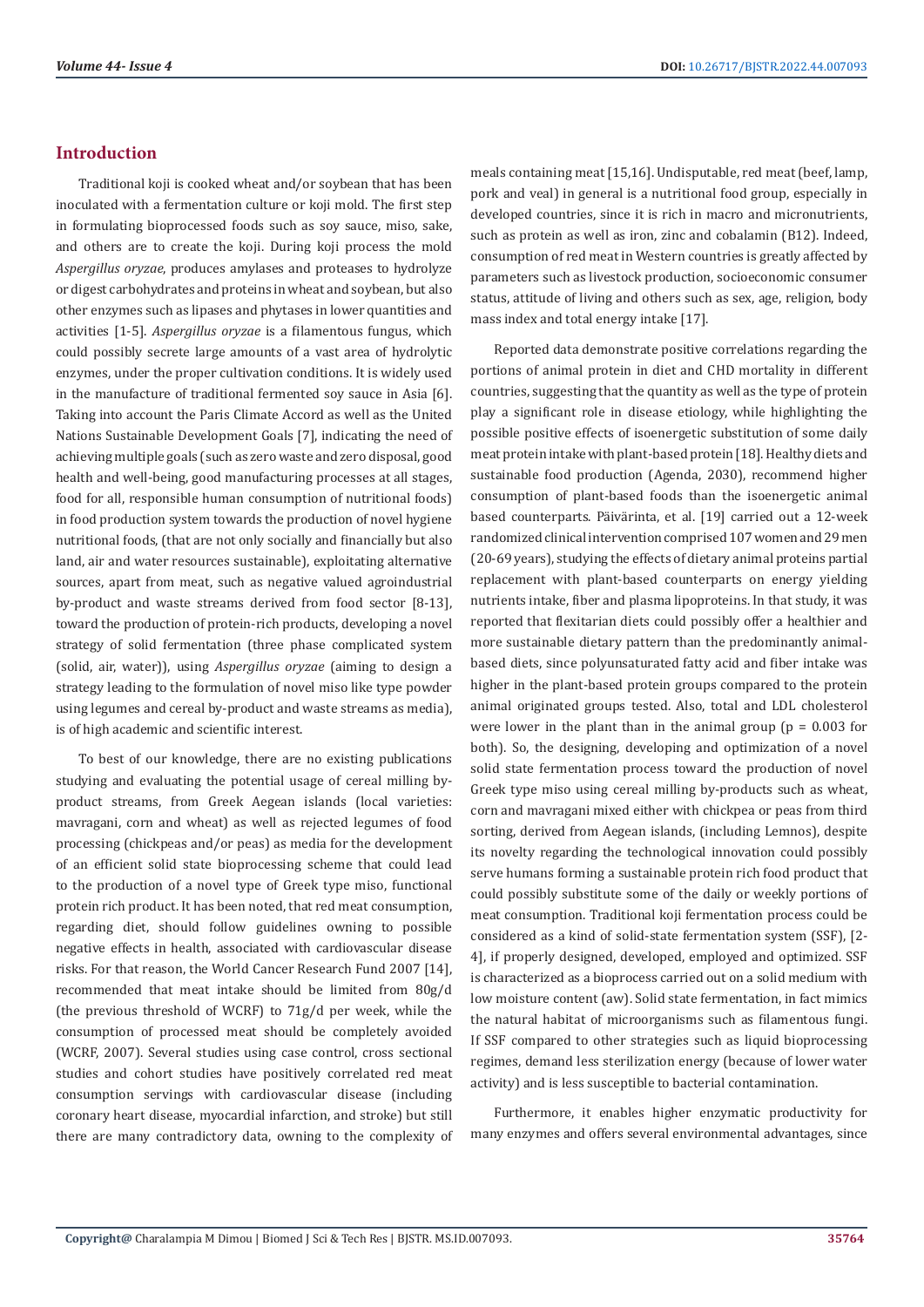solid agro-industrial by-product streams could be used as substrate and/or energy source in their natural form, facilitating both solid waste management and minimization of wastewater production [20], while forming raw materials rich in bioactive compounds that could be used as nutrient supplements for nutritional and sustainable food production [8,9,13,21]. There are many factors affecting miso production process, such as the effect of different temperature, salt concentration as well as the fermentation feedstock. These parameters were studied in that study, targeting maximization of crude protein concentration of the end Greek Miso like products. The aim of this study was to evaluate the potential usage of local varieties of Greek agroindustrial by-product streams (the vast majority of them produced in Limnos island and in Northern Aegean region) derived from cereal milling by-products such as wheat, corn and "mavragani" mixed either with chickpea or peas (rejected from legume production line) as feedstocks for the production of 'Greek miso like powders' (like-Asian functional products), with high protein content, *via* designing and applying (at laboratory scale) a complex innovative solid state fermentation strategy, using *A. oryzae*, as a strain. Optimization of the whole solidstate bioprocessing took place aiming to maximize crude protein concentration of the end product, the novel functional Greek liketype miso powder.

# **Materials and Methods**

# **Microorganism and Raw Materials**

*A. oryzae*, were subcultured and kept in Nalgene® Cryogenic Vials (Sigma-Aldrich) of 2mL and stored in -80 °C for further use, as it has been previously described by Dimou, et al. [2]. The fungal strain maintained in slopes containing 25 g/L cereal milling byproducts (at a ratio of 2:1:1), 25 g/L chickpeas and 20 g/L agar. More specifically, by-product and waste streams, used as media for strain cultivation, derived from small scale industrial agro-food flour processing sector, of Greek Aegean islands. The well-known varieties used to produce cereal by-product and waste streams derived from the well-known varieties of "Mavragani" (*Triticum durum s*), common wheat (*Triticum aestivum L*) as well as dried corn kernels (Zea Mays). Also, chickpeas (*Cicer arietinum*) of third sorting used to form the bioprocessing media. The strains growth inspected regularly to avoid contamination. The raw materials provided by Salamousas Agrifood (Lemnos-island, Greece) as well as small legume and cereal producers of Greece Aegean islands.

#### **Chemicals**

All chemicals used were of analytical grade and purchased from Sigma Aldrich. Novel two- step bioprocessing scheme (solidstate fermentation) for the production of protein rich Greek miso like products The novel-type of Greek like miso powders produced in that study was the outcome of the development and optimization of a novel two bioprocessing step. The first step included the preparation of koji-like Greek substrate to form a type of enzymatically degraded koji like powder. A oryzae novel solid-state fermentation led to the production of proteases since it was capable of producing conidiophores and dark-green brownish colored spores. Preliminary RT- PCR analysis showed that *Aspergillus oryzae* used to this study [2-4]. did not contained the aflatoxin biosynthesis gene cluster of A. flavus (aflR gene did not expressed), verifying previous research in this domain and characterization of *A. oryzae* koji strain, as GRAS (FDA 2022). At the first stage of novel solid state fermentation strategy developed and optimized 50g (at a ratio 2:1:1 mavragani, wheat and corn byproduct streams) of brans derived from cereal milling byproduct streams were mixed in a blender and then autoclaved at 250°F for 30 min. Also, 50g of peas or 50g of chickpeas derived from legume processing of Northern Aegean (Salamousas AE, Lemnos island) after being autoclaved, were soaked in 2L of water for 1h, and mixed (separately) using a kitchen blender and autoclaved at 121°C for 40 min. The raw materials were left to cool down at room temperature. The final solid medium containing a total of 100g of solid material (50% cereal milling by-products, 50% peas of third sorting or 50% chickpeas of third sorting) inoculated with 0.05 % (w/w) *A. oryzae* spores [2]and incubated for 48h at 180rpm and 28℃ (aerobic conditions). The internal temperature of the flasks containing the fermented solids was below 40℃. The preparation of this Greek koji like substrate finished when the culture turned down to brownish green-brown.

Then, the second stage of the solid fermentation process followed including the maturation of the novel-nutritional-Greek like protein rich miso like food product. 3 sets of experiments took place aiming at evaluating Greek agroindustrial by-product streams (the vast majority of them produced in Limnos island and in Northern Aegean region) derived from cereal milling by- products: wheat, corn and mavragani mixed either with chickpea or peas from third sorting (rejected from legume production line) as feedstocks for the production of 'miso like powders' (Asian functional products) with high protein content via solid state fermentation strategies. Optimization of the process took place evaluating the effect of different temperature, salt concentration and the synthesis of initial fermentation feedstock, aiming to maximize crude protein concentration of the end Greek-Miso like powder. The sets of experiments that took place are bellow described:  $1<sup>st</sup>$  set: 100g of fermented mash (1st stage) containing either chickpeas or peas of the third sorting and cereal milling by-product streams were mixed with water so as to achieve final 20% humidity of the medium. The brine solution was free of salt. The mixture was left at 4℃, the initial 10 days of solid-state bioprocessing regime. Then the miso product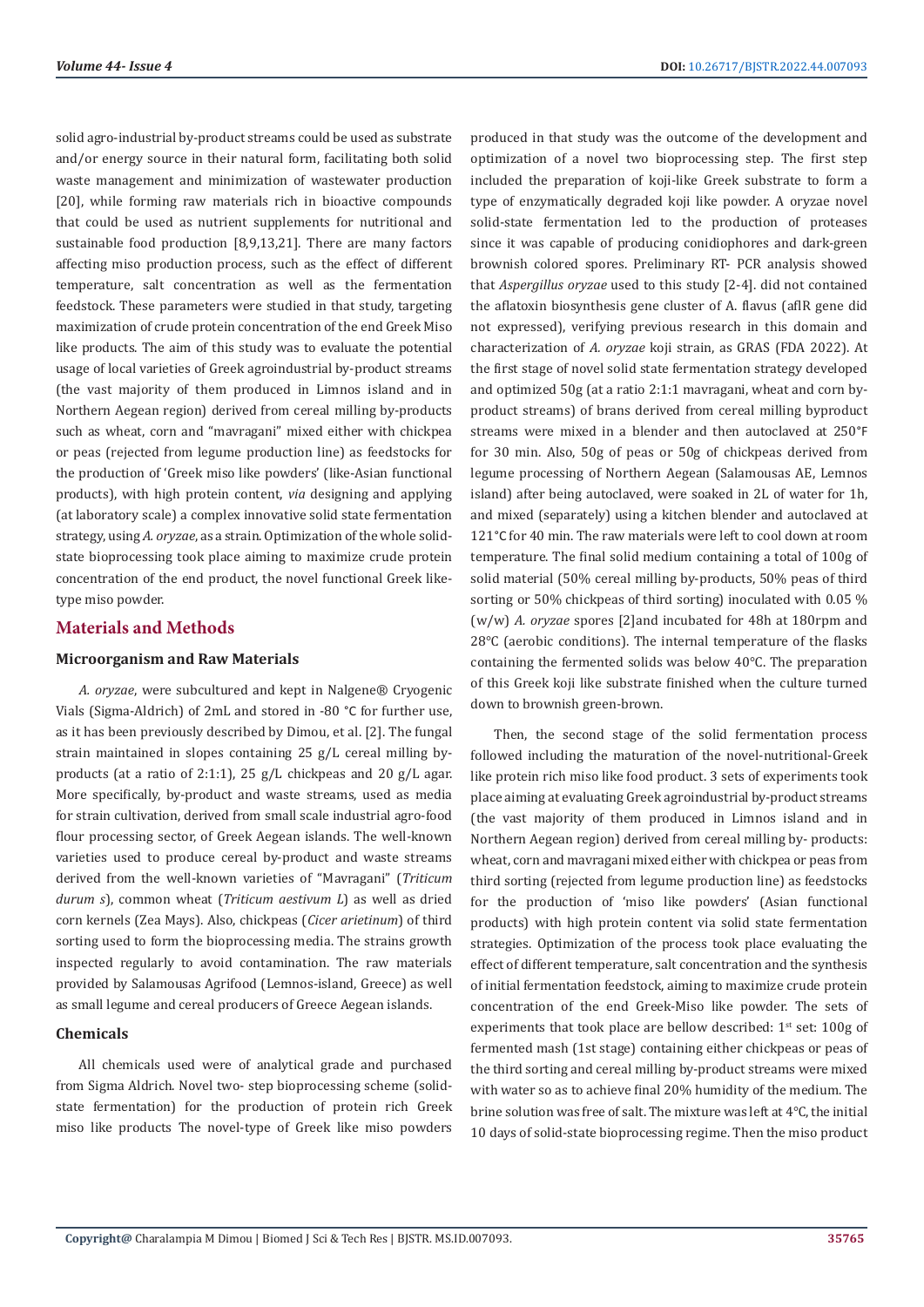mixed with salt solution, so as to achieve a final concentration at the end product of 15% w/v in NaCl (2M) and the temperature increased to 28 $°C$ , until the 60<sup>th</sup> day of the fermentation. (Miso Product type 1-MPt1); 2nd set: 100g of fermented mash containing either chickpeas and peas of the third sorting and cereal milling by-product streams (50:50, % w/w on db) were mixed with a salt solution, so as to achieve a final concentration at the end product of 18% w/v in NaCl. The mixture was left at 4℃, the initial 10 days of bioprocessing and then temperature increased to 28℃, until the  $60<sup>th</sup>$  day of the bioprocessing scheme (Miso Product type 2-MPt2); 3<sup>rd</sup> set: 50g of fermented mash containing either chickpeas or peas of the third sorting and cereal milling by-product streams (50:50, % w/w on db) were mixed with a brine solution, so as to achieve a final concentration at the end product of 21 % w/w.

The mixture was maintained at 28℃, the initial 10 days of bioprocessing and then temperature maintained at the same temperature until the 60<sup>th</sup> day of the fermentation (Miso Product type 3-MPt3). These experiments took place for  $30<sup>th</sup>$  and  $60<sup>th</sup>$ days, as described while fermented mass was stirred twice a day. Samples were taken at random intervals. All samples were double filtered and stored at 4℃ until further analyses. Experiments took place in triplicate. The highest protein content, as it can be seen in Results and Discussion, was measured to MPt1, containing cereal milling byproduct streams and chickpeas. For that reason, within the frame of optimizing solid state fermentation process, three sets of experiments (in triplicate) took place evaluating the effect of temperature on crude protein concentration of "Miso Product type-1 (chickpea based)". More specifically, 50g of fermented mash (step-1) containing chickpeas of the third sorting and cereal milling by-product streams were mixed with water so as to achieve a 15% final humidity of the medium. The brine solution was free of salt. The mixture was left at 4℃, the initial 10 days of bioprocessing. Then the miso product was mixed with salt solution so as to achieve a final concentration of 15% w/v in NaCl and the temperature increased to 28°C, 35°C, 45°C and 55°C until the 60<sup>th</sup> day of the fermentation

#### **Analytical Methods**

#### **Protease Activity**

The protease activity was assayed as previously described by Dimou, et al. [2] with slight modifications. 1g of fermented mass was diluted with a neutral buffer (0,1 M  $\text{Na}_2\text{HPO}_{4}$ ,  $\text{Na}_2\text{PO}_{4}$ , pH 7,2) or acidic buffer (0,05 M lactic acid-sodium lactate, pH 3,0), depending on the target protease. Casein  $(2\%, w/v)$  mixed with 20,0 mL of 0,1M NaOH prepared in the 0,1 M neutral buffer or mixed with a few drops of concentrated lactic acid prepared in the 0.05 M acidic buffer, depending on the targeted protease at the corresponding pH. A mixture of 1,0 mL of casein solution and 1,0 mL of diluted sample incubated at 40℃ for 10 min. The reaction was terminated through the addition of 2,0 mL of 0,4 M trichloroacetic acid (TCA). 1,0 mL of the filtered supernatant mixed with of 0,4 M sodium bicarbonate, before the addition of 1,0 mL of 0,4 M Folin–Ciocalteu phenol reagent (1:3 diluted in water) and incubated at 40 ℃ for 20 min. The absorbance at 660 nm was measured using ultraviolet spectrophotometer (Giorgio Bormac UV 10plus, Italy)). One unit (U) of protease activity was defined as the amount of enzyme that releases 1μg of tyrosine in 1ml of reaction, per minute under the assay conditions. Results were expressed as U/g of dry mass.

#### **Protein Content**

Total protein content of miso products of estimated using a nitrogen analyzer (Kjeldahl protein analyzer). Total nitrogen estimated by Kjeldahl method [22]. Nitrogen was multiplied by a factor so as to estimate total protein content. Briefly, 0.5g of grounded miso- like samples passed through 20 mm sieve. Samples transferred to a 500 mL Kjeldahl flask and 20 mL of conc.  $H_2SO_4$  added. Mixtures left to stand for 20 minutes. Then,  $5g$  of Na<sub>2</sub>S<sub>2</sub>O<sub>3</sub>.5H<sub>2</sub>O added and and left to stand for 20 minutes. Subsequently, the catalyst mixture was added, Then, Kjeldahl flask was slowly heated until frothing and then intensively heated. The digestion further took place for 30 min. The flask was cooled down and 150 mL of water added. 130 mL of 40% w/v NaOH solution added along the flask sides as well as a few glass beads and two drops of mineral oil and immediately connected to the distillation unit. Ammonia was collected in 25mL boric acid solution containing mixed indicator. Distillation continued till 130 mL of collection of distillates. Collected ammonia was titrated against 0.1N sulphuric acid. A blank was run simultaneously with a piece of paper and other reagents excluding the sample. Percent N in the sample calculated by using following formula: Nitrogen  $\% = ((1.4 \times N \times$ V)/W) x 100, Protein  $\%$  = Nitrogen  $\%$  x 6.25 where, N = Normality of  $H_2SO_{4}$ ,  $V =$  Titre value of sample - Titre value of blank,  $W =$  Weight of the sample.

#### **Results and Discussion**

# **Protease Activity**

Soy sauce is a liquid seasoning obtained primarily by the hydrolysis of soy proteins into peptides and free amino acids. In traditional miso soy-based products protease activity is of high significance. The primary role of koji mold for traditional soy sauce making is to break down soy proteins, so as to add umami taste to the final product. For that reason, the koji mold should have higher protease activities than amylase activities, since that balance is a key factor of quality of the final fermented product [23,24]. Indeed, in this research study, protease activity was measured to miso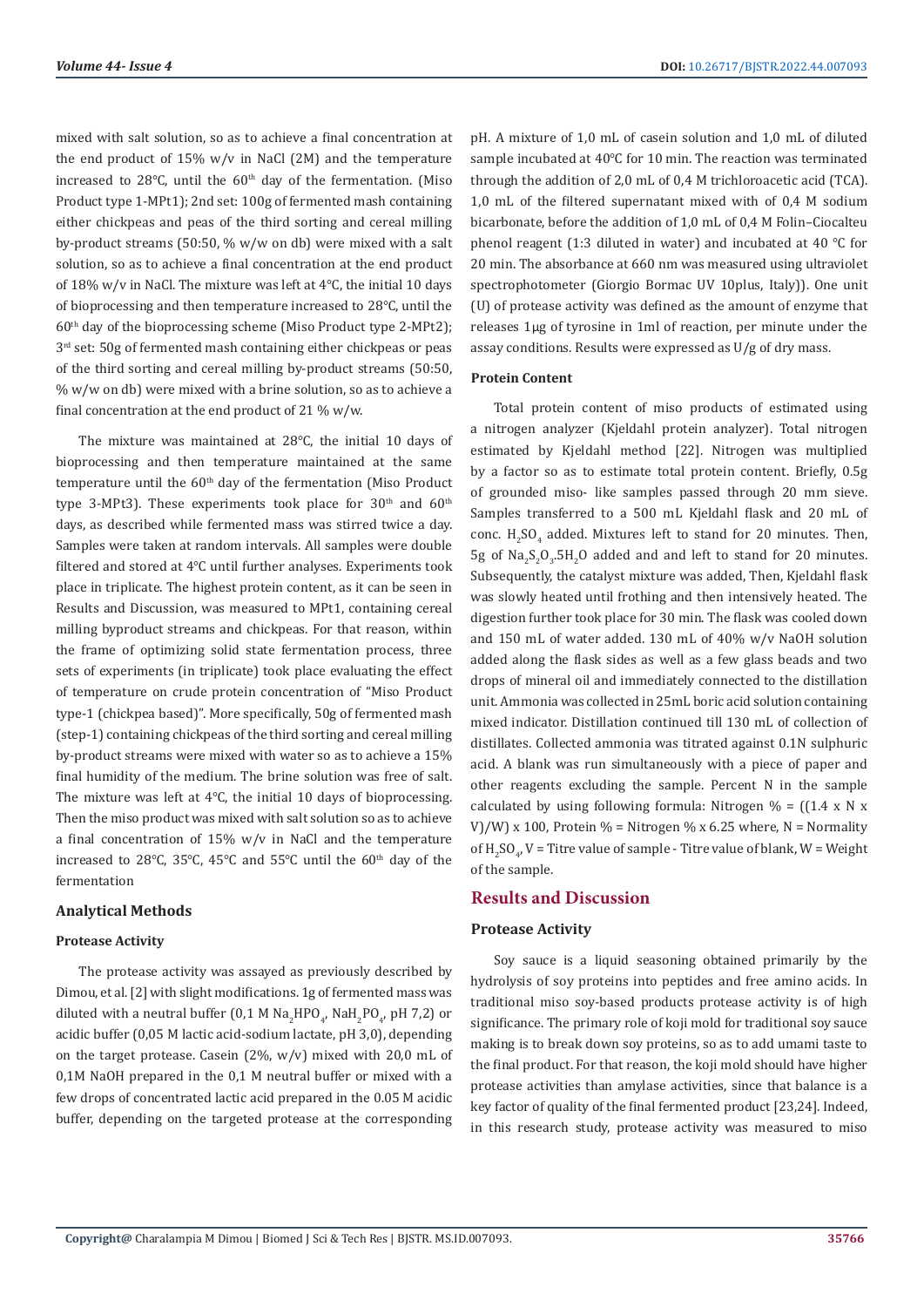products developed through the optimization of a two-stage solid state fermentation scheme developed using cereal processing by-product streams mixed either with peas or chickpeas, since protease activity plays crucial role for the release of peptides and free aminoacids [2,8,9]. In preliminary results, it was shown that in all cases protease activities was 2 to 2,2-fold higher than amylase activities, verifying that *A. oryzae* was suitable for the production of quality protein rich Greek type miso products. According to results, Miso Product type 1, 2 and 3 neutral protease activities were higher than acidic protease, at the same time regarding the same type of fermented Greek miso like product, as it can be seen

in Figure 1 and Figure 2. During the second step of maturation of Greek miso products neutral and acidic proteases plays a crucial role owning to the slightly acidic or neutral pH of the bioprocessing system. Observing Figure 1 and Figure 2 is obvious that different conditions, such as different temperature, salt concentration, the initial fermentation feedstock highly affected protease activity. The highest protease activity observed in Greek miso chickpea based like products of all types compared with Greek miso pea based likeproducts and more specifically in Greek Miso, chickpea based like Product Type-1 (Figure 1).



**Figure 1:** Neutral protease activity (a) and acidic protease activity (b) in Greek Miso, chickpea based like Products Type 1, Type 2 and Type 3 (MPt1c, MPt2c, MPt3c)\*.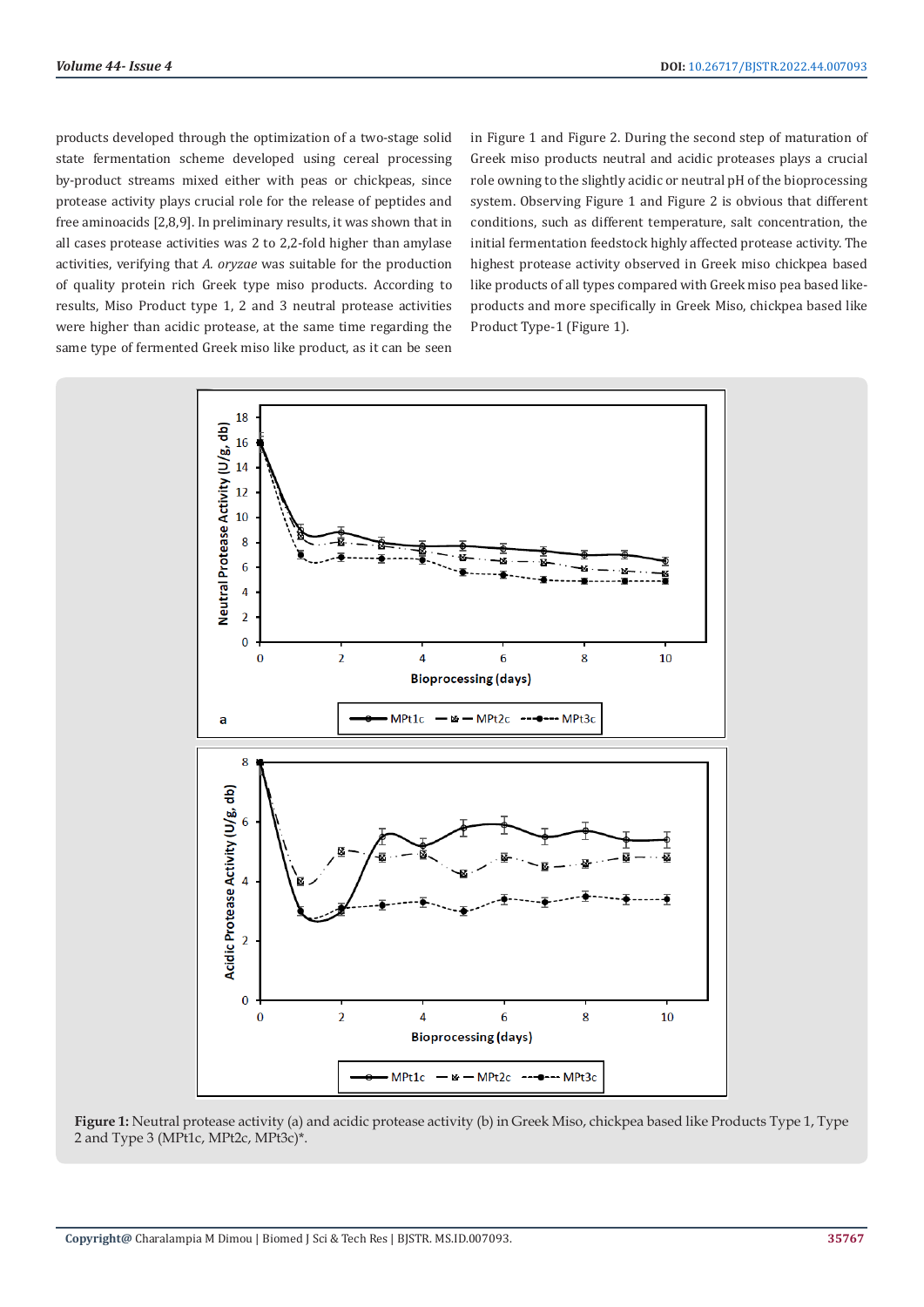

**Figure 2:** Neutral protease activity (a) and acidic protease activity (b) in Greek Miso, pea based like Products Type 1, Type 2 and Type 3 (MPt1c, MPt2c, MPt3c)\*.

\*The results are expressed as mean values of three replicates ± standard deviation

### **Crude Protein of Novel Greek Like Miso products**

Su, et al. [25] stated that protein content is a crucial parameter regarding the quality of the end products. As shown in Table 1, the crude protein nitrogen content increased in higher rhythm the first 10 days of bioprocessing, while the rhythm decreased until the  $60<sup>th</sup>$ day of different processed miso products. The higher crude protein content measured in miso product type-1 (chickpea based) at the  $60<sup>th</sup>$  day and the crude protein content was equal to 1 16,95±0,84  $(g/100g)$  of Mpt1. Samples taken after the 60<sup>th</sup> day of bioprocessing revealed no further increase in crude protein content. Aiming at optimizing the final crude protein content in Greek miso like products the effect of temperature studied, as it is described to materials and methods. More specifically, three sets of experiments carried out to Miso product type-1, at different temperatures of 35℃, 45℃ and 55℃ for 60 days. The highest crude protein content achieved to Miso like product type-1 (chickpea based) (as it can be seen in Τable 1) but at maturation stage temperature of 35℃ (Table 2) and not 28℃ (Table 1).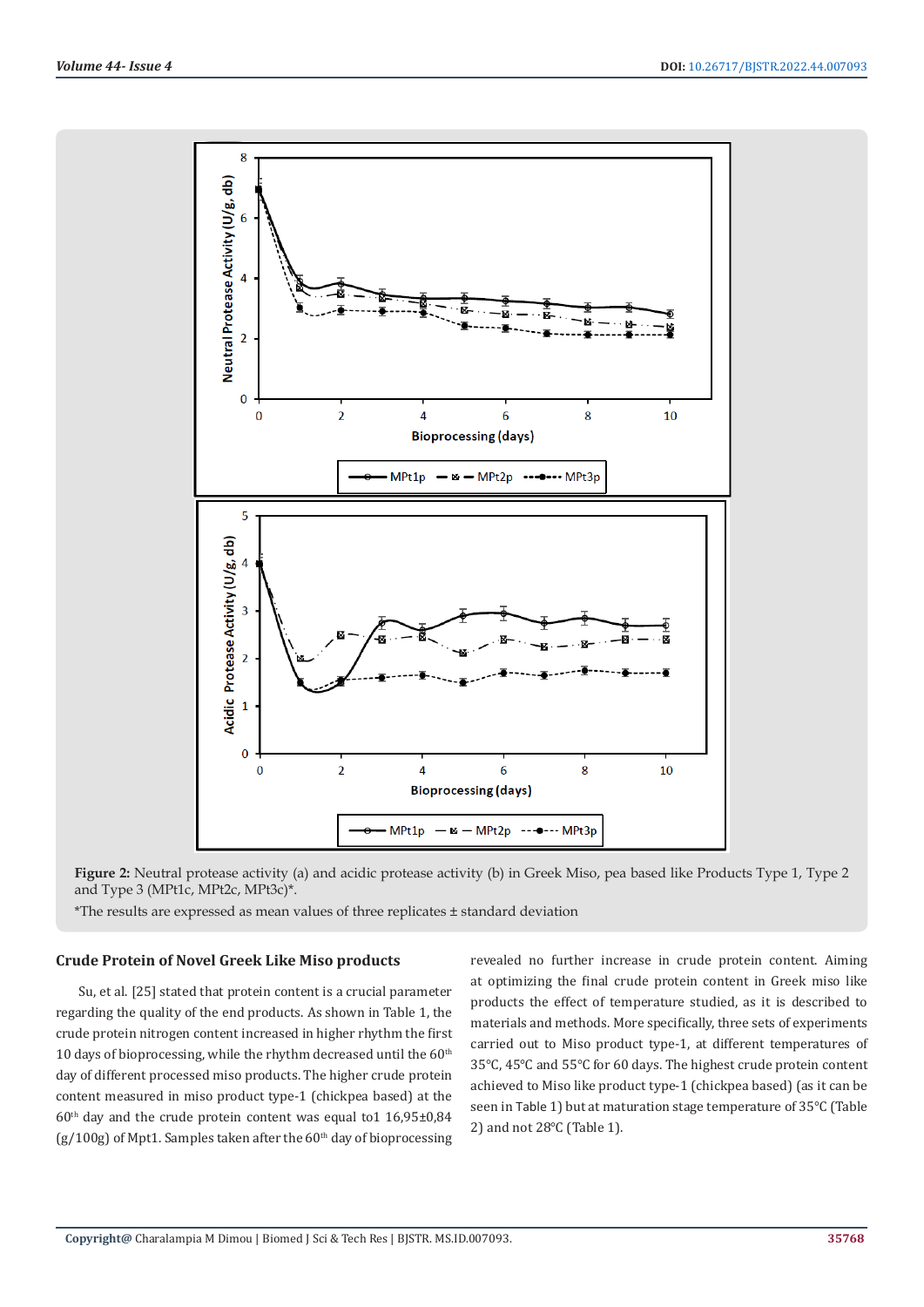**Table 1:** Crude protein content\*.

| Crude protein content                                          | $0th$ dav        | $10th$ day       | $30th$ day     | $60th$ day       |
|----------------------------------------------------------------|------------------|------------------|----------------|------------------|
| Miso product type-1 chickpea based Crude<br>protein $(g/100g)$ | $12,02\pm0,12$   | $14,76\pm0.32$   | $15,75\pm0,18$ | $16,95 \pm 0.84$ |
| Miso product type-2 chickpea based (g/100g)                    | $11,17\pm0.03$   | $13.45 \pm 0.45$ | $14,21\pm0,16$ | $15,61\pm0.01$   |
| Miso product type-3 Chickpea based (g/100g)                    | $11,06 \pm 0.22$ | $13,45\pm0,11$   | $14,35\pm0.45$ | $15,72\pm0.07$   |

**Note:** \*The results are expressed as mean values of three replicates ± standard deviation

**Table 2:** Total nitrogen % in miso like chickpea-based products.

| Total nitrogen $(g/100g)$ | 0 <sub>day</sub> | $10th$ day      | $30th$ day      | $60th$ day      |
|---------------------------|------------------|-----------------|-----------------|-----------------|
| Miso product type 1-_35oC | 1.58±0.32        | $2,34 \pm 0,32$ | $2.75 \pm 0.07$ | $2,81 \pm 0,06$ |
| Miso product type-1_45oC  | $1.44 \pm 0.37$  | $1.73 \pm 0.11$ | $1.96 \pm 0.04$ | $1.96 \pm 0.24$ |
| Miso product type 1-55oC  | $1,34\pm0.21$    | $1,71 \pm 0,37$ | $1,71 \pm 0,21$ | $1,71 \pm 0.06$ |

**Note:** \*The results are expressed as mean values of three replicates ± standard deviation.

More specifically, 50g of fermented mash (step-1) containing chickpeas of the third sorting and cereal milling by-product streams were mixed with water so as to achieve a final humidity of 15%, at the end of the optimized double staged solid state fermentation and maturation, bioprocessing. The brine solution used was free of salt. The mixture left at 4℃, the initial 10 days of bioprocessing. Then the miso product was mixed with salt solution so as to achieve a final concentration at the end product of 15% w/w (in NaCl) and then temperature increased to 35℃, 45℃ and 55 until the 60th ℃ day of miso maturation. The highest total nitrogen percent measured the 30th day of maturation at 35℃. Comparing results of Tables 1 & 2, it seems that increasing the maturation temperature from 28℃ to 35℃, did not affect the maximum crude protein production but shortened the bioprocessing time regarding total maximum crude protein measured. Higher maturation temperatures led to lower crude protein production possible attributed to reactions such as Maillard. The average crude protein content of miso products is approximately 11,8 g/100g [26]. In this research higher final crude protein production achieved using only agro-industrial by- products produced in Aegean islands. These findings are very interesting, since to the best of our knowledge this is the first time that such an investigation is carried out in Greece, developing, and optimizing a solid fermentation strategy in a double processing stage by *A.oryzae*, leading to the production of a nutritionally protein novel like miso powders using cereal milling by-product streams and legumes that have been rejected from production lines as media.

# **Conclusion**

Production of protein rich products, such as miso like bioprocessed functional foods, via solid state fermentation using wheat milling by-product streams originated from Aegean is of high academic research regarding the fact that a new product has been

generated through the development and optimization a process in a cost-efficient procedure (solid state fermentation). Setting and designing processes that require low energy consumption coupled with valorization of wheat milling by-product streams and legume processing by-product streams into a final product that would resemble Asian's miso is of high scientific, societal and industrial interest. These "newly formatted product" derived from bioprocessing technology would be a functional food, itself, containing significant amounts of protein along with other bioactive compounds, highlighting their nutritional value and possible positive effects as alternative to meat food product of vegetable origin, while being simultaneously and sustainable.

The United Nations Food and Agriculture projections in 2020 projected that the number of people affected by hunger or undernourishment, or protein "hunger" will surpass 840 million by 2030, or 10 percent of the global population [27]. COVID-19 pandemic is expected to further worsen the overall projections regarding not only security in food chain but also nutritional aspects of commercial food-products. In 2020, the number of undernourished people increased, compared to 2019 estimates, by about 118 million people compared to 2019, since COVID-19 disrupted economy cycles, job markets and supply chains, and as a consequence inflated food price. Furthermore, it has been projected the pandemic will continue to have lasting effect beyond 2020, adding approximately 30million people to the total number of undernourished, including the protein hungered, in the world in 2030 [28]. Thinking that one of the most significant reasons for malnutrition or undernutrition is protein-energy food lack, is more than obvious that the production of protein rich products from residues of agrofood processing lines, employing novelenvironmentally friendly strategies, could partially solve a part of malnutrition issues. Also, transformation of low protein-energy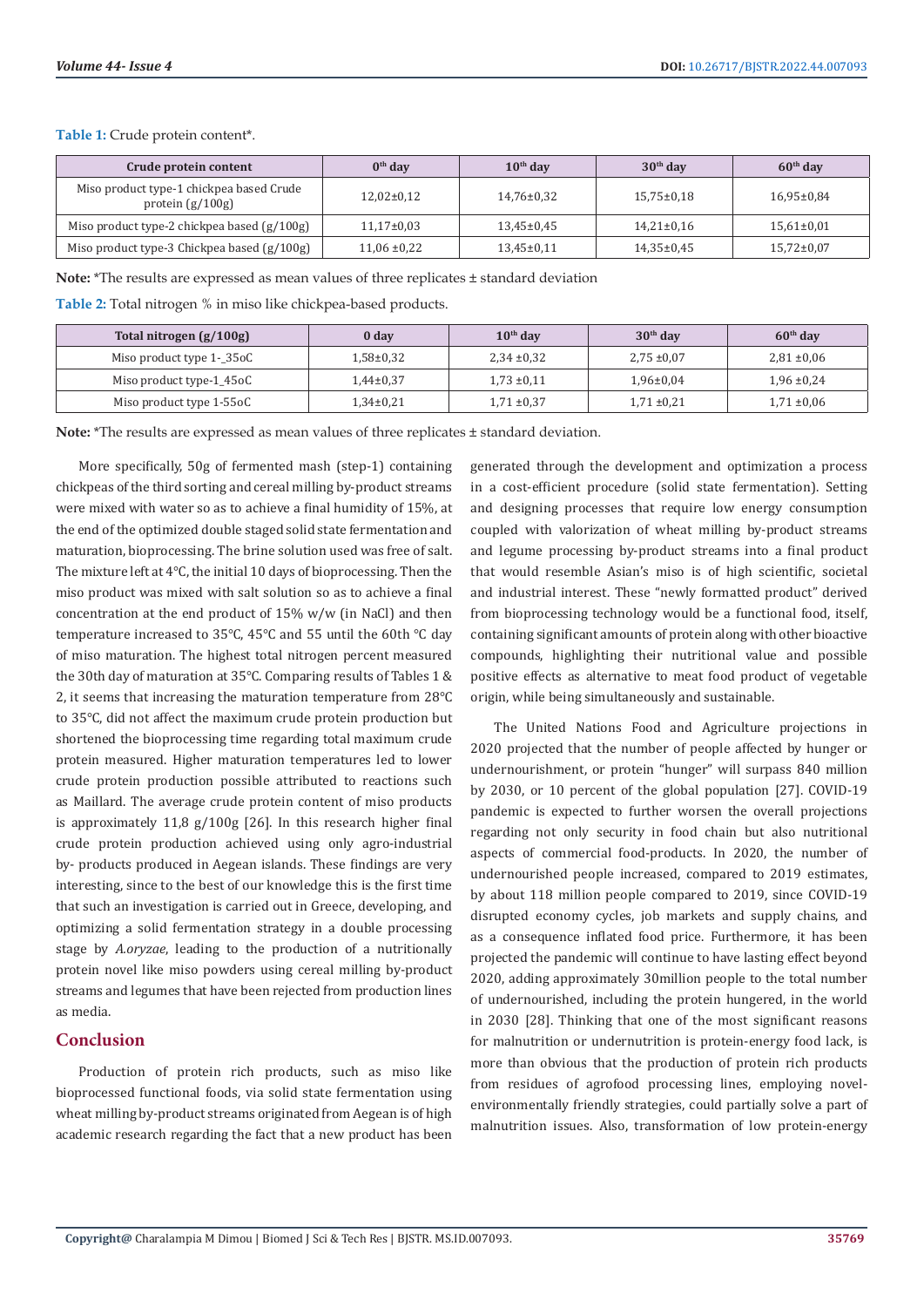foods such as cereal milling by-product streams, rejected legumes from agro-processing lines and vegetables to high protein products such as vegetable sauces enriched with bio-carotenoids and Greek miso-like- products might offer another alternative to produce novel superfoods and functional foods, while promoting goals of 2030 Agenda and Zero Hunger Target [29].

# **Author Contributions**

Conceptualization: Dimou M Charalampia (CMD) and Koutelidakis E. Antonios (KEA); ii. Methodology: CMD and KEA; iii. Resources: CMD, KEA; iv. Writing-Original Draft Preparation: CMD, CD, KK, NK; v. Supervision: CMD; vi. Project Administration: CMD; vii. Funding Acquisition: CMD. All authors have read and agreed to the published version of the manuscript.

#### **Institutional Review Board Statement**

Not applicable.

#### **Informed Consent Statement**

Not applicable.

#### **Data Availability Statement**

The data presented in this study are available within this article.

#### **Acknowledgment**

This project has received funding from the Hellenic Foundation for Research and Innovation (HFRI) and the General Secretariat for Research and Innovation (GSRT), under grant agreement No 2342 for the project "BIOCAPROF" (2018-2022) (Principle scientific director\_ post doctorial researcher Dr Charalampia M. Dimou).

#### **Conflicts of Interests**

The author(s) confirm that have no conflict of interest.

# **References**

- 1. [Liang Y, Pan L, Lin Y \(2009\) Analysis of extracellular proteins of](https://pubmed.ncbi.nlm.nih.gov/19129648/)  [Aspergillus oryzae grown on soy sauce koji. Bioscience Biotechnology](https://pubmed.ncbi.nlm.nih.gov/19129648/)  [Biochemistry 73: 192-195.](https://pubmed.ncbi.nlm.nih.gov/19129648/)
- 2. [Dimou Charalampia, Kopsahelis Nikolaos, Papadaki Aikaterini,](https://www.sciencedirect.com/science/article/abs/pii/S0963996915000836)  [Papanikolaou Seraphim, Kookos I Kookos, et al. \(2015\) Wine lees](https://www.sciencedirect.com/science/article/abs/pii/S0963996915000836)  [valorization: Biorefinery development including production of a](https://www.sciencedirect.com/science/article/abs/pii/S0963996915000836)  [generic fermentation feedstock employed for poly\(3-hydroxybutyrate\)](https://www.sciencedirect.com/science/article/abs/pii/S0963996915000836)  [synthesis. Food Research International 73: 81-87.](https://www.sciencedirect.com/science/article/abs/pii/S0963996915000836)
- 3. [Dimou Charalampia, Mandala Ioanna, Papanikolaou Seraphim,](https://www.researchgate.net/publication/309234799_Valorization_of_wine_lees_as_renewable_resource_for_biorefinery_development)  [Mantalaris Athanasios, Koutinas Apostolis, et al. \(2012\) Valorization](https://www.researchgate.net/publication/309234799_Valorization_of_wine_lees_as_renewable_resource_for_biorefinery_development)  [of wine lees as renewable resource for biorefinery development. The](https://www.researchgate.net/publication/309234799_Valorization_of_wine_lees_as_renewable_resource_for_biorefinery_development)  5[th International Conference on Industrial Bioprocesses \(IFIB-2012\),](https://www.researchgate.net/publication/309234799_Valorization_of_wine_lees_as_renewable_resource_for_biorefinery_development)  [Taipei, Taiwan, 7-10 October.](https://www.researchgate.net/publication/309234799_Valorization_of_wine_lees_as_renewable_resource_for_biorefinery_development)
- 4. [Dimou Charalampia, Kopsahelis Nikolaos, Papanikolaou Seraphim,](https://www.researchgate.net/publication/309160892_Biorefinery_based_on_wine_lees_valorisation)  [Koutinas A Apostolis \(2013\) Biorefinery based on wine lees valorisation.](https://www.researchgate.net/publication/309160892_Biorefinery_based_on_wine_lees_valorisation)  [FABE 2013 - International Conference on Food and Biosystems](https://www.researchgate.net/publication/309160892_Biorefinery_based_on_wine_lees_valorisation)  [Engineering, Skiathos Island, Greece, 30 May-02 June.](https://www.researchgate.net/publication/309160892_Biorefinery_based_on_wine_lees_valorisation)
- 5. Tanaka T, Okazaki N (1982) Growth of mold uncoocked grain. Hakkokogaku 60: 11-17.
- 6. [Kadir Safuan Ab, Wan Abd Al Qadr Imad Wan-Mohtar, Rosfarizan](https://academic.oup.com/jimb/article/43/10/1387/5995988) [Mohammad, Sarina Abdul Halim Lim, Abdulkarim Sabo, et al. \(2016\)](https://academic.oup.com/jimb/article/43/10/1387/5995988) [Evaluation of commercial soy sauce koji strains of Aspergillus oryzae](https://academic.oup.com/jimb/article/43/10/1387/5995988) for γ[-aminobutyric acid \(GABA\) production. Journal of Industrial](https://academic.oup.com/jimb/article/43/10/1387/5995988) [Microbiology and Biotechnology 43 \(10\): 1387-1395.](https://academic.oup.com/jimb/article/43/10/1387/5995988)
- 7. [Abrahamse W \(2020\) How to effectively encourage sustainable food](https://pubmed.ncbi.nlm.nih.gov/33304299/) [choices: A Mini-Review of available evidence. Frontiers in Psychology](https://pubmed.ncbi.nlm.nih.gov/33304299/) [11: 589674.](https://pubmed.ncbi.nlm.nih.gov/33304299/)
- 8. Dimou Charalampia, Koutelidakis [Ε Antonios \(2016\) Grape pomace: A](https://medcraveonline.com/MOJFPT/grape-pomace-a-challenging-renewable-resource-of-bioactive-phenolic-compounds-with-diversified-health-benefits.html) [challenging renewable resource of bioactive phenolic compounds with](https://medcraveonline.com/MOJFPT/grape-pomace-a-challenging-renewable-resource-of-bioactive-phenolic-compounds-with-diversified-health-benefits.html) [diversified health benefits. MOJ Food Processing and Technology 3\(1\):](https://medcraveonline.com/MOJFPT/grape-pomace-a-challenging-renewable-resource-of-bioactive-phenolic-compounds-with-diversified-health-benefits.html) [262-265.](https://medcraveonline.com/MOJFPT/grape-pomace-a-challenging-renewable-resource-of-bioactive-phenolic-compounds-with-diversified-health-benefits.html)
- 9. [Dimou Charalampia, Koutelidakis E Antonios \(2016\) Value added](https://www.researchgate.net/publication/313057901_Value_added_alternatives_of_winemaking_process_residues_A_health_based_oriented_perspective) [alternatives of winemaking process residues: A health based oriented](https://www.researchgate.net/publication/313057901_Value_added_alternatives_of_winemaking_process_residues_A_health_based_oriented_perspective) [perspective. BAOJ Biotechnology 2\(3\): 16.](https://www.researchgate.net/publication/313057901_Value_added_alternatives_of_winemaking_process_residues_A_health_based_oriented_perspective)
- 10. [Dimou Charalampia, Karantonis C Haralabos,Skalkos Dimitrios,](https://pubmed.ncbi.nlm.nih.gov/30961483/) [Koutelidakis E Antonios \(2019\) Valorization of fruits by-products to](https://pubmed.ncbi.nlm.nih.gov/30961483/) [unconventional sources of additives, oil, biomolecules and innovative](https://pubmed.ncbi.nlm.nih.gov/30961483/) [functional foods. Current Pharmaceutical Biotechnology 20\(10\): 776-](https://pubmed.ncbi.nlm.nih.gov/30961483/) [786.](https://pubmed.ncbi.nlm.nih.gov/30961483/)
- 11. [Dimou Charalampia, Koutelidakis Antonios, Mavropoulou Rafaela,](https://www.researchgate.net/publication/332806284_Using_Cheese_whey_for_the_Production_of_Carotenoids_Ergosterol_and_Novel_Functional_Foods_of_Industrial_interest_though_a_series_of_Optimized_bio-_and_Chemical-_Processes) [Argyrios S Skiadaresis, Karantonis Haralabos, et al. \(2019\) Using cheese](https://www.researchgate.net/publication/332806284_Using_Cheese_whey_for_the_Production_of_Carotenoids_Ergosterol_and_Novel_Functional_Foods_of_Industrial_interest_though_a_series_of_Optimized_bio-_and_Chemical-_Processes) [whey for the production of carotenoids, ergosterol and novel functional](https://www.researchgate.net/publication/332806284_Using_Cheese_whey_for_the_Production_of_Carotenoids_Ergosterol_and_Novel_Functional_Foods_of_Industrial_interest_though_a_series_of_Optimized_bio-_and_Chemical-_Processes) [foods of industrial interest through a series of optimized bio and](https://www.researchgate.net/publication/332806284_Using_Cheese_whey_for_the_Production_of_Carotenoids_Ergosterol_and_Novel_Functional_Foods_of_Industrial_interest_though_a_series_of_Optimized_bio-_and_Chemical-_Processes) [chemical processes. International Journal of Environment, Agriculture](https://www.researchgate.net/publication/332806284_Using_Cheese_whey_for_the_Production_of_Carotenoids_Ergosterol_and_Novel_Functional_Foods_of_Industrial_interest_though_a_series_of_Optimized_bio-_and_Chemical-_Processes) [and Biotechnology 2\(2\): 529-538](https://www.researchgate.net/publication/332806284_Using_Cheese_whey_for_the_Production_of_Carotenoids_Ergosterol_and_Novel_Functional_Foods_of_Industrial_interest_though_a_series_of_Optimized_bio-_and_Chemical-_Processes).
- 12. Dimou Charalampia, Koutelidakis E Antonios, Chrysavgi Gardeli, Anastasia Papadaki, Karantonis C Haralabos (2019) Valorization of cheese whey to "bio"-value added food products with industrial interest and their potential beneficial health effects. International Journal of Horticulture, Agriculture and Food Science 3(2): 64-74.
- 13. [Christina Dimou, Katsikaris Konstantinos, Stylianoudaki Themida](https://biomedres.us/pdfs/BJSTR.MS.ID.006985.pdf) [Konstantina, Karantonis C Charalampos, Dimou M Charalampia, et al.](https://biomedres.us/pdfs/BJSTR.MS.ID.006985.pdf) [\(2022\) Optimization of a Green Methodology to Form Nutritional Rich](https://biomedres.us/pdfs/BJSTR.MS.ID.006985.pdf) [Streams of Biocarotenoids and Phenolic Compounds from Greek Juice](https://biomedres.us/pdfs/BJSTR.MS.ID.006985.pdf) [Production Byproduct Streams. Biomedical Journal of Scientific and](https://biomedres.us/pdfs/BJSTR.MS.ID.006985.pdf) [Technical Research 44\(1\): 35122-35131.](https://biomedres.us/pdfs/BJSTR.MS.ID.006985.pdf)
- 14. (2007) World Cancer Research Fund/American Institute for Cancer Research. Food, nutrition, physical activity and the prevention of cancer: A global perspective. Washington, DC: American Institute for Cancer Research.
- 15. [Kelemen LE, Kushi LH, Jacobs DR, Cerhan JR \(2005\) Associations of](https://pubmed.ncbi.nlm.nih.gov/15671256/) [dietary protein with disease and mortality in a prospective study of](https://pubmed.ncbi.nlm.nih.gov/15671256/) [postmenopausal women. American Journal of Epidemiology 161: 239-](https://pubmed.ncbi.nlm.nih.gov/15671256/) 249
- 16. [Larsson SC, Rafter J, Holmberg L, Bergkvist L, Wolk A \(2005\) Red meat](https://pubmed.ncbi.nlm.nih.gov/15499619/) [consumption and risk of cancers of the proximal colon, distal colon and](https://pubmed.ncbi.nlm.nih.gov/15499619/) [rectum: The Swedish Mammography Cohort. International Journal of](https://pubmed.ncbi.nlm.nih.gov/15499619/) [Cancer 113: 829-834.](https://pubmed.ncbi.nlm.nih.gov/15499619/)
- 17. [Linseisen J, Kesse E, Slimani N, Bueno-de Mesquito HB, Ocke MC, et al.](https://pubmed.ncbi.nlm.nih.gov/12639230/) [\(2002\) Meat consumption in the European Prospective Investigation](https://pubmed.ncbi.nlm.nih.gov/12639230/) [into Cancer and Nutrition \(EPIC\) cohorts: Results from 24-hour dietary](https://pubmed.ncbi.nlm.nih.gov/12639230/) [recalls. Public Health Nutrition 5\(6\): 1243-1258.](https://pubmed.ncbi.nlm.nih.gov/12639230/)
- 18. [Kontogianni MD, Panagiotakos DB, Pitsavos C, Chrysohoou C, Stefanadis](https://pubmed.ncbi.nlm.nih.gov/17356558/) [C \(2008\) Relationship between meat intake and the development](https://pubmed.ncbi.nlm.nih.gov/17356558/) [of acute coronary syndromes: The CARDIO2000 case–control study.](https://pubmed.ncbi.nlm.nih.gov/17356558/) [European Journal of Clinical Nutrition 62: 171-177.](https://pubmed.ncbi.nlm.nih.gov/17356558/)